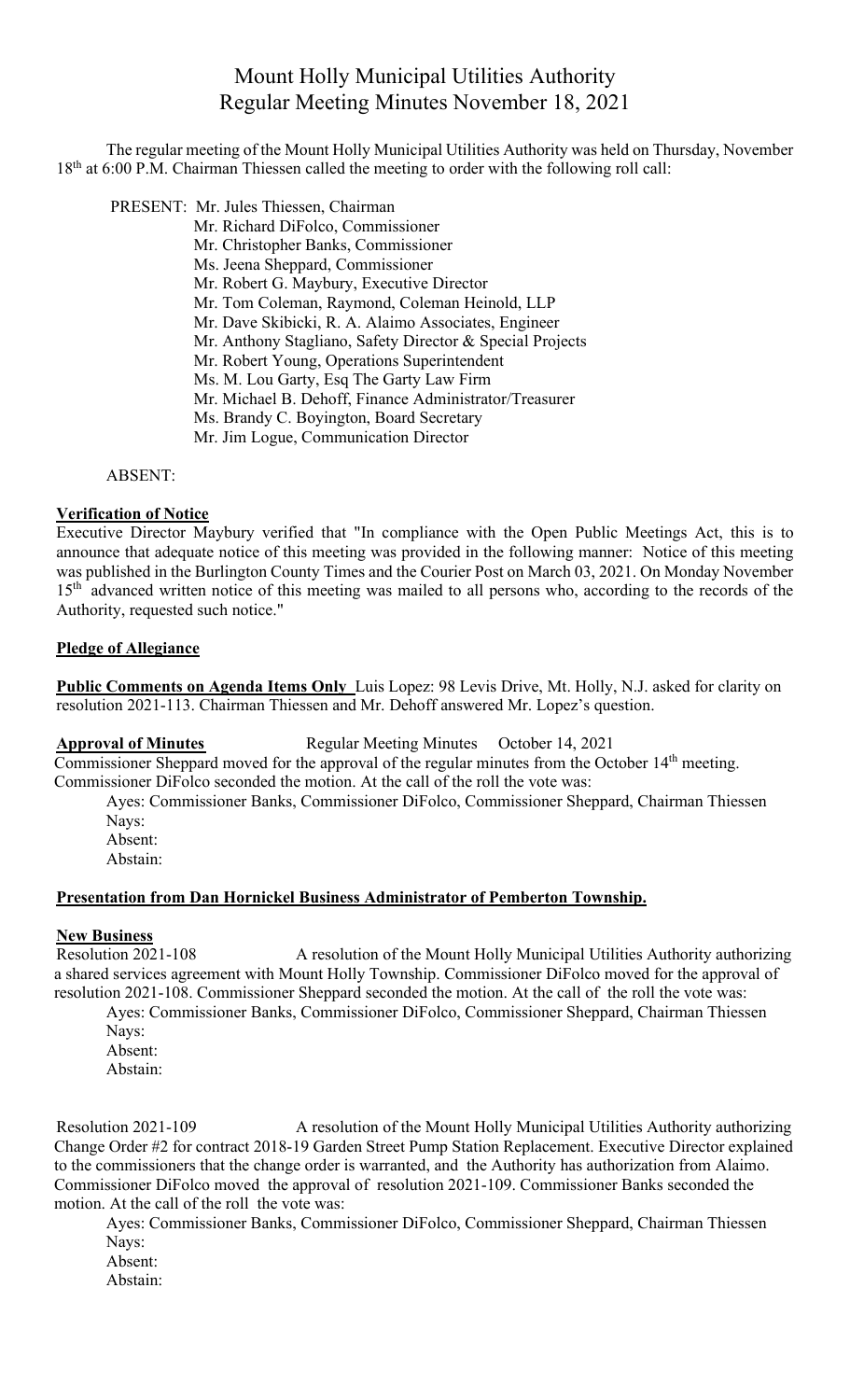Resolution 2021-110 A resolution appropriating funding from the improvement/replacement fund for conversion of the SBS room into a plant operator office space and authorizing the advertisement of bids. Commissioner Sheppard what the need for said room is and Executive Director Maybury, Mr. Dehoff and Mr. Stagliano provided information to answer the questions about the proposed use for this space. Commissioner DiFolco moved for the approval of resolution 2021-110. Chairman Thiessen seconded the motion. At the call of the roll the vote was:

Ayes: Commissioner Banks, Commissioner DiFolco, Commissioner Sheppard, Chairman Thiessen Nays:

Absent: Abstain:

Resolution 2021-111 A resolution appropriating funding from the improvement/replacement fund for upgrades to the headworks discharge conveyance system at Maple Avenue and authorizing the advertisement of bids. Executive Director Maybury gave a brief description of the process and outlined the need for the upgrades. Commissioner DiFolco moved for the approval of resolution 2021-111. Commissioner Sheppard seconded the motion. At the call of the roll the vote was:

Ayes: Commissioner DiFolco, Commissioner Sheppard, Chairman Thiessen Nays: Absent: Abstain: Commissioner Banks

Resolution 2021-112 A resolution of the Mt. Holly Municipal Utilities Authority revising resolution 2021-98 introducing the 2022 Budget. Mr. Dehoff explained after sending the budget to the state it came back with two comments: a calculation error on one page and some errors in the body of the resolution, the state asked to revise the resolution and readopt. Commissioner DiFolco moved for the approval of resolution 2021-112. Commissioner Sheppard seconded the motion. At the call of the roll the vote was:

Ayes: Commissioner DiFolco, Commissioner Sheppard, Chairman Thiessen Nays: Absent: Abstain: Commissioner Banks

Resolution 2021-113 A resolution of the Mt. Holly Municipal Utilities Authority adopting the 2022 budget. Chairman Thiessen opened comments up to the public. Luis Lopez 98 Levis Drive asked what the slight increase was. Mr. Dehoff answered Mr. Lopez. Commissioner DiFolco moved for the approval of resolution 2021-113. Commissioner Sheppard seconded the motion. At the call of the roll the vote was:

Ayes: Commissioner DiFolco, Commissioner Sheppard, Chairman Thiessen

Nays:

Absent:

Abstain: Commissioner Banks

Resolution 2021-114 A resolution appropriating funding from the improvement/replacement fund to replace the HVAC at MCC Room -Maple Avenue and authorizing the advertisement of bids. Executive Director Maybury explained to the commissioners that this is a repair/ replacement of an eleven-year-old heating and A/C equipment in the laboratory. Commissioner Sheppard moved for the approval of resolution 2021-114. Commissioner DiFolco seconded the motion. At the call of the roll the vote was:

Ayes: Commissioner Banks, Commissioner DiFolco, Commissioner Sheppard, Chairman Thiessen Nays: Absent:

Abstain:

Resolution 2021-115 A resolution appropriating funding from the improvement/replacement fund and authorizing the advertisement of bids for upgrades and improvements to the Kelly's Pump Station (#220) in Hainesport NJ. Executive Director Maybury explained this is to update a thirty-year-old pump station by installing a grinding system in lieu of, the basket system and replacement of certain values and check values that have failed inside the pump station. Commissioner DiFolco moved for the approval of resolution 2021 115. Commissioner Banks seconded the motion. At the call of the roll the vote was:

Ayes: Commissioner Banks, Commissioner DiFolco, Commissioner Sheppard, Chairman Thiessen Nays: Absent:

Abstain: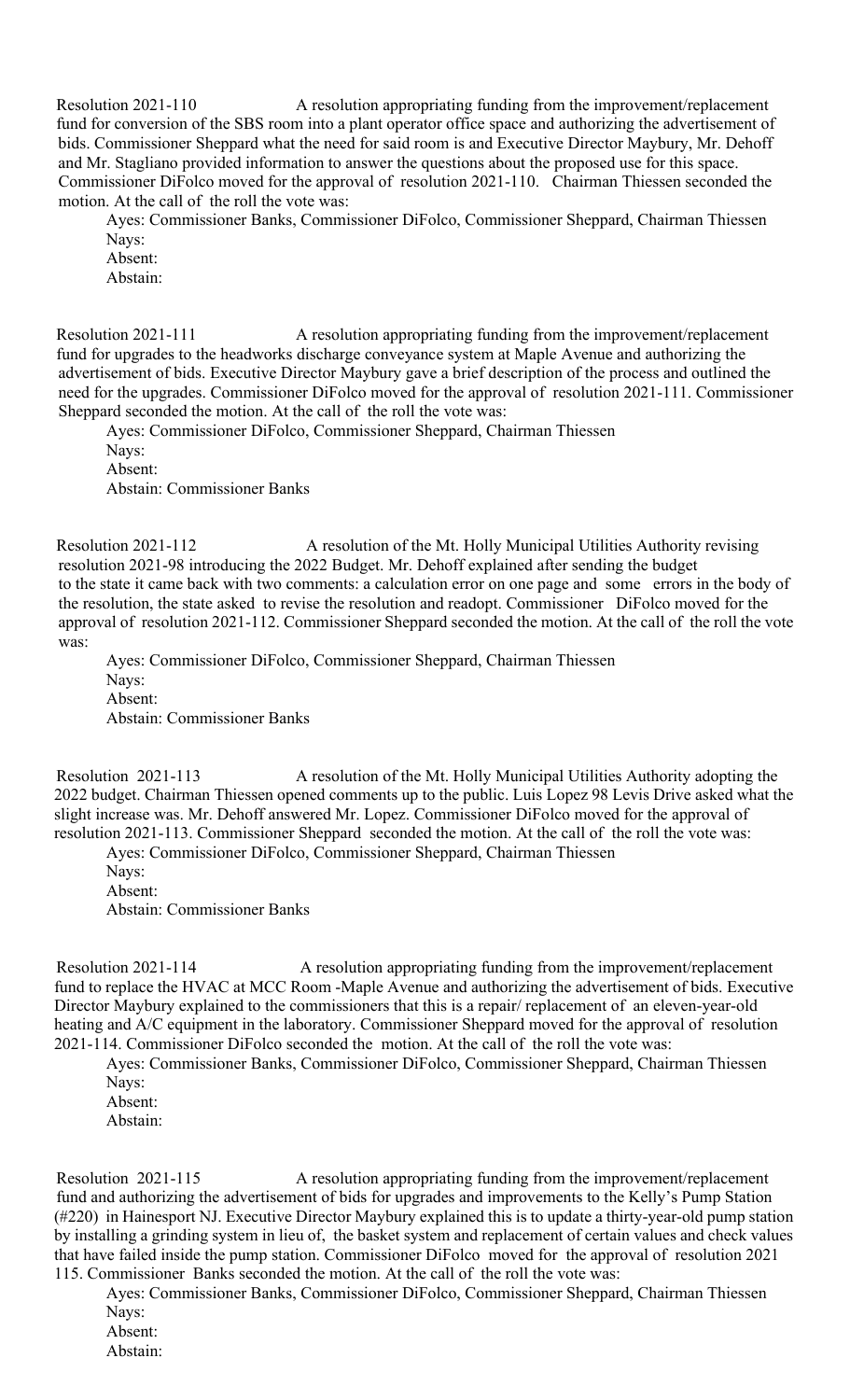Resolution 2021-116 A resolution authorizing the award of goods and services contract through GSA for supply of an emergency generator. Chairman Thiessen asked what the wait is for the generator. Executive Director Maybury explained that it will be 18 weeks for the generator. Commissioner DiFolco moved for the approval of resolution 2021-116. Commissioner Sheppard seconded the motion. At the call of the roll the vote was:

Ayes: Commissioner Banks, Commissioner DiFolco, Commissioner Sheppard, Chairman Thiessen Nays:

Absent:

Abstain:

#### **Consent Agenda**:

"All items listed with an asterisk (\*) are considered routine by the Authority and will be enacted by one motion. Should a Commissioner wish to discuss a consent agenda item separately, that item can be removed from the consent agenda and considered in its normal sequence."

\*Resolution 2021-104 A resolution approving the operating expenses for the month of October \*Resolution 2021-105 A resolution approving the sewer refunds for the month of October<br>\*Resolution 2021-106 A resolution approving the expenditures for the month of October A resolution approving the expenditures for the month of October from the escrow fund. \*Resolution 2021-107 A resolution approving the expenditures for the month of October from the improvement replacement fund.

Commissioner DiFolco moved for the approval of consent agenda. Commissioner Sheppard seconded the motion. At the call of the roll the vote was:

Ayes: Commissioner Banks, Commissioner DiFolco, Commissioner Sheppard, Chairman Thiessen Nays:

Absent: Abstain:

**Communications** Executive Director Maybury explained that former Commissioner Springer contacted him and was contacted by Ms. Rhodes the Director from the Pinelands Commission and is tied to the group that presented the stormwater presentation last month. They would like to setup a meeting to discuss creating a joint utility with the Authority and Josh Brown from Mt. Holly Township.

**Matters to be presented by the public** Louis Lopez: 98 Levis Dr. Mr. Lopez asked if the plant is ready for winter. Executive Director Maybury confirmed the plant is prepared. Mr. Lopez asked what happens in an emergency shutdown. Executive Director Maybury explained there is no shut down for sewer. Mr. Lopez thanked the commissioners for taking his questions.

**Report of the Executive Director** The Report of the Executive Director was received. Executive Director Maybury informed the board several applications have come in for warehouses one at 710 Marne Highway Hainesport, and another at 106 Ark Road Lumberton behind the new brewery. The Authority received a packet from Southampton about connecting to the Authority. Executive Director mentioned previous conversations on MLK day and what we could do to leave it as a "floating" holiday. Executive Director Maybury continued by informing the board about correspondence the Authority received from Alaimo on Garden Street Pump Station status of Force Majeure. This means, the manufacturers of the generator and the building that's going to house everything, are unable to supply our needs for at least 32 weeks. A meeting is setup to discuss with Alaimo to sort out our options and discuss the delays.

**Report of the Engineer** The Report of the Engineer was received. Mr. Skibicki provided an update on GD2 Blower.

**Report of the Operations Superintendent** The Report of the Operations Superintendent was received. Nothing to add.

**Report of the Safety Director and Special Projects** The Report of the Safety Director was received. Nothing to add.

**Report of the Solicitor** The report of the Solicitor was received. Nothing to add.

**Report of the Finance Administrator/Treasurer** The Report of the Finance Administrator was received. Nothing to add.

**Report of the Communication Director** The Report of the Communication Director was received. Nothing to add.